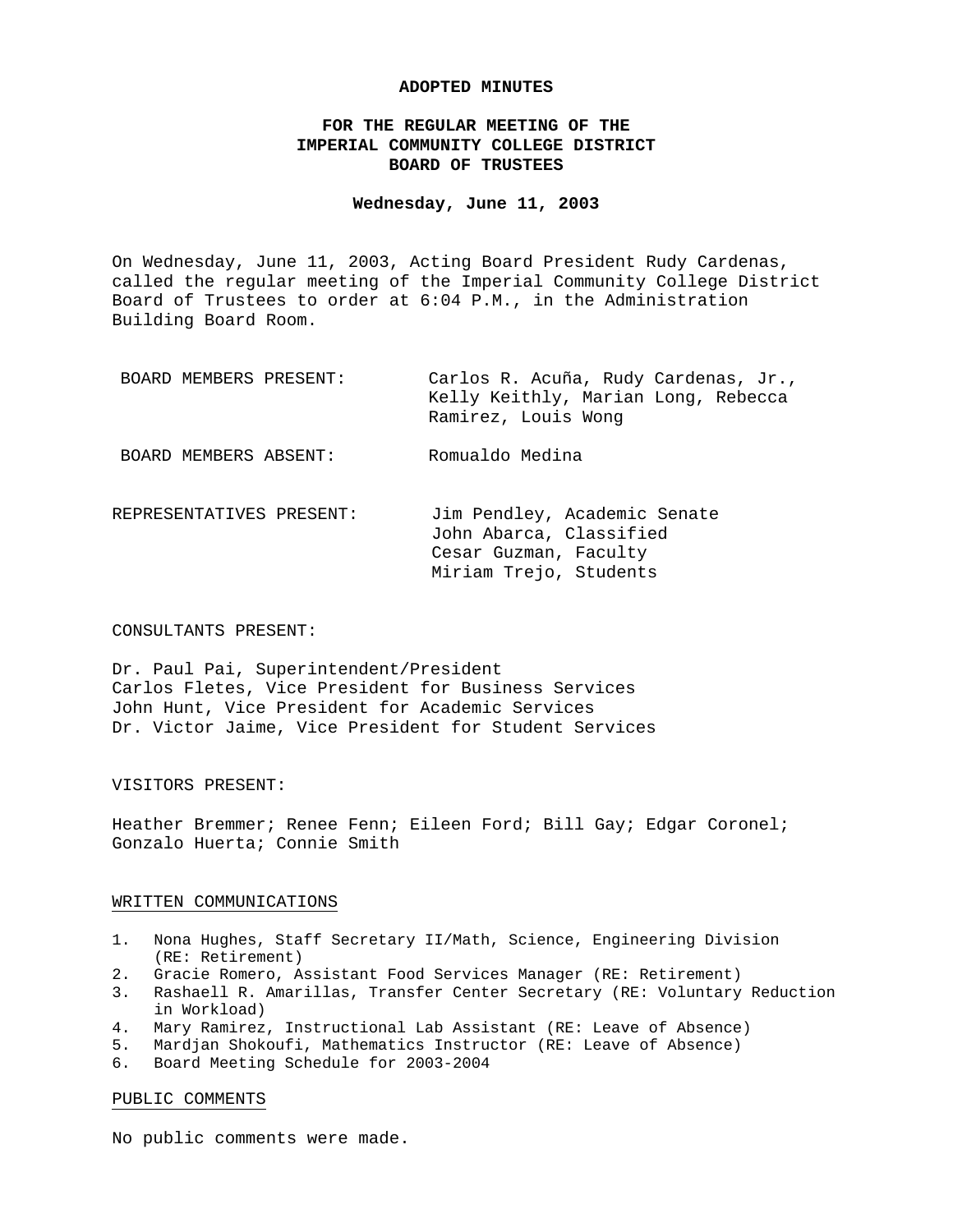### EMPLOYEE OF MONTH FOR June 2003

Customer Service Committee Representative John Abarca presented the Employee of the Month Recognition for June 2003 to Connie Smith, Food Service Assistant II. Her nominator stated:

"Connie is smart, friendly, hardworking and always seems to have a positive attitude. Everyone likes her very much, and is very glad she is a part of the campus. She puts in a lot of hard work, particularly on the catered events that go on out here. Many people may not see the work she does, but enjoy the fruits of her labors."

Connie Smith was congratulated by all for her well-deserved recognition.

### CCLC CONFERENCE/SDICCCA ALLIANCE MEETING

Trustee Marian Long attended the SDICCCA Alliance meeting on June 2 at the San Diego County Office of Education. The following issues were discussed:

- There was agreement that all budget proposals need to be examined to ensure that they do not widen the disparity of funding between community college districts.
- There was agreement that the top priorities for action are to create a more equitable allocation method for when there is new funding, replace the program based funding model with a dollars/FTES approach which recognizes an economy of scale or small district factor, and reduce workload measures.
- There was agreement that it is inappropriate to support "growth" dollars if base dollars are reduced.
- There was general agreement to support revised growth/COLA formulas.
- The Legislative Advocate gave a report.
- A discussion took place with Executive Director, David Viar, from the Community College League of California.
- Attention was called to Assembly Bill 40 introduced by Assemblywoman Sharon Runner, which addresses ending the funding inequities that are burdening community colleges.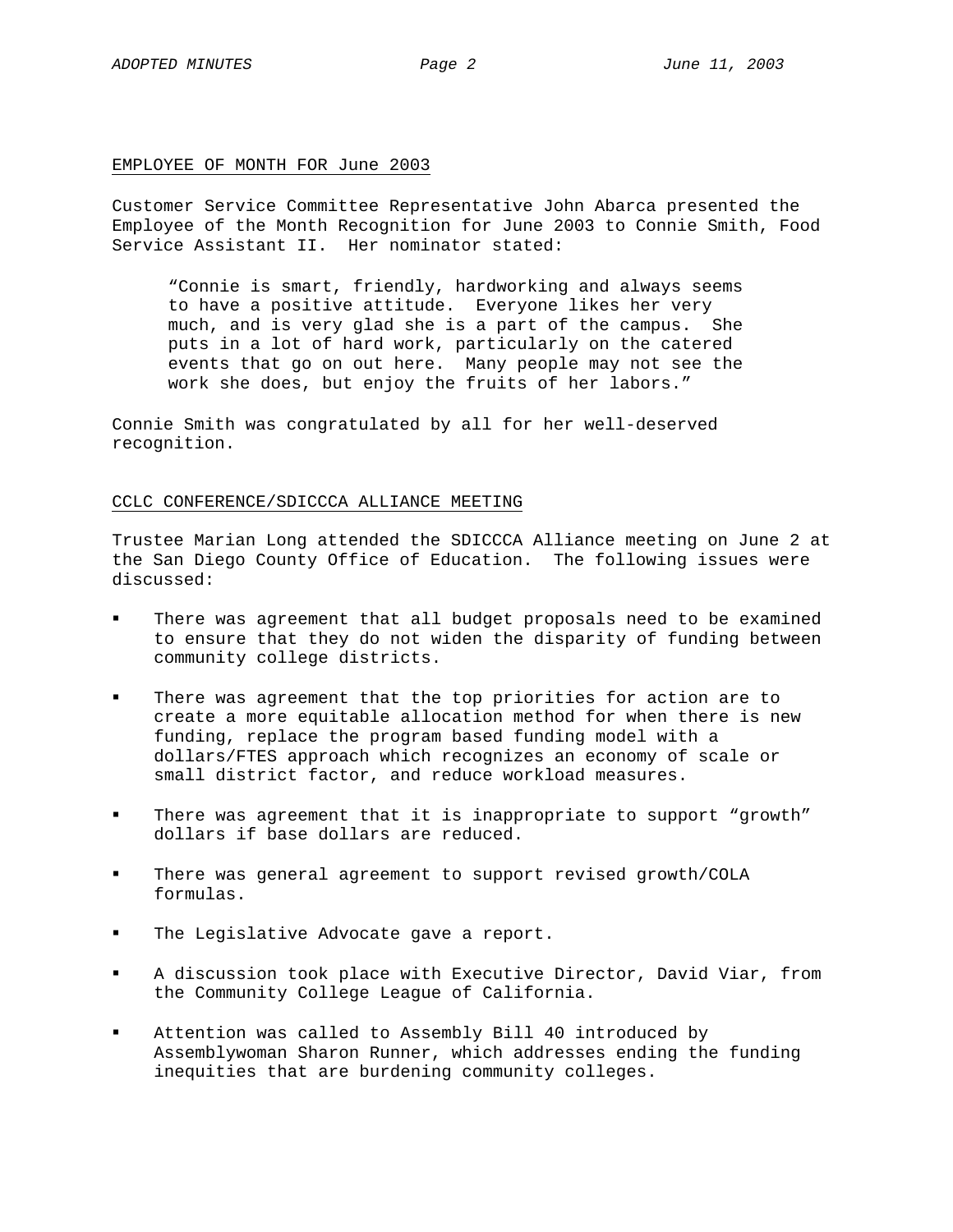Mrs. Long stated that she would be attending the Inland Valleys' Trustee and CEO Association meeting on June 13, at Copper Mountain College in Joshua Tree.

Once again the Trustees thanked Marion for representing the Board and the District at these very important meeting.

## ASSOCIATED STUDENT GOVERNMENT UPDATE

Newly elected ASG President, Miriam Trejo, stated that the ASG is working on scheduling various activities for the next school year.

### ACADEMIC SENATE UPDATE

Academic Senate President, Jim Pendley, reported the Senate will not be meeting during the summer and that there is nothing to report.

## PRESIDENT'S UPDATE

Dr. Paul Pai reported the following:

- Sherry Zobell, Math Instructor, and Dr. Lianna Zhao, Science Instructor, assisted in the survey representing IVC among twelve colleges that helped place a B.A. and a B.S. degree program in Environmental Science and Policy at CSU Long Beach. Student applications are accepted under special admission for fall, and by August for spring 2004.
- The Puente Program will continue with the generous assistance from the IVC Foundation of a \$5,000 grant to offset the budget cut. A cost saving measure also calls for a decrease in the Puente counselor's assigned time by half, with newly revised Cooperative Agreement between the Regents of the University of California Puente Project and IVC.
- The Information Technology Implementation Phase has been signified by the recent Banner training sessions for the areas of Student Services and Finance. On Monday, June 9, under the request of Edgar Coronel, the Information Technology Executive Committee invited the Administrative Council and the Banner Project Teams to a meeting. Leaders included Jan Magno, Valerie Rodgers, and Betty Kakiuchi, and they demonstrated the Banner Implementation Process, which is really a business process change. Team members learned how to map business process analysis, and they look forward to learning more. The finance module is projected to go live by January 2004, and the student module is slated to go live in Fall 2004 to facilitate registration for spring 2005.
- Angie Ruiz, Business Instructor, was spotted doing professional job shadowing in a number of different functions at Valley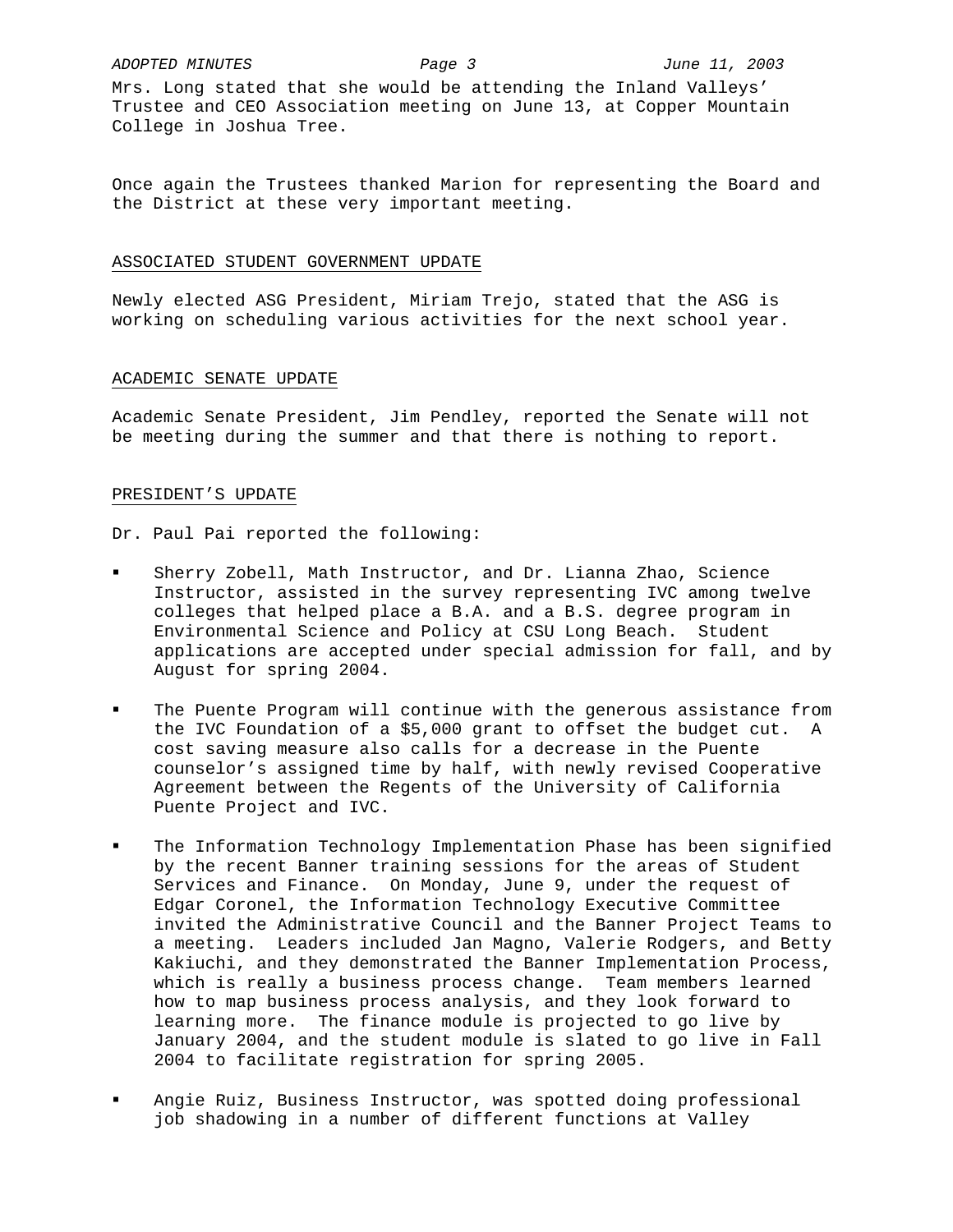Independent Bank to make her class activities more relevant to both our students and the local business community.

- On June 3, 2003, the Consortium on the North American Higher Education Collaboration awarded IVC a grant of \$19,930 to prepare selected faculty and staff on cross-culture curriculum development from both Mexicali CETYS campus and IVC. Renee Fenn, Gonzalo Huerta and Angie Ruiz worked on the proposal for IVC, and Dr. Carlos Rodriguez from the CETYS side, deserve the credit.
- During the SDICCCA meeting, both representatives from SDSU and UCSD promised to provide transfer data for member institutions. SDSU has submitted the following:

|                                       | (MARCH 1) TRANSFER<br>ADMITS |           | (MAY 1) TRANSFER<br>INTENT |           |
|---------------------------------------|------------------------------|-----------|----------------------------|-----------|
|                                       |                              | Last Year |                            | Last Year |
| <b>IVC</b>                            | 48                           | 47        | 32                         | 30        |
| San Diego Colleges                    | 2,561                        | 2,123     | 2,219                      | 1,684     |
| Other California<br>Community College | 2,447                        | 3,107     | 1,209                      | 1,293     |
| Total                                 | 5,056                        | 5,277     | 3,460                      | 3,007     |

 The United States Department of Education awarded IVC five-year funding of the Upward Bound Grant. IVC received a perfect score of 100 points from the grant proposal evaluation. This reflected both the merit of our proposal and the need of the Valley. This success attributes to many staff members and especially Rosalie Lopez. We all have witnessed the excellent program activities such as the Summer Bridge Program.

# BUDGET UPDATE

Carlos Fletes stated that the tentative 2003-2004 was based on the worst-case scenario not knowing what the final outcome of the California budget allocation for Community Colleges.

The Conference Committee on the State Budget is making the following recommendations:

- The fee level for credit students should be \$18 per unit beginning this fall.
- Partnership for Excellence funding is proposed to be cut by 25%.

The tentative IVC Budget for next year reflects no COLA, no growth, no carry-over projects, travel has been cut in half, campus security has been cut in half, student help has been cut in half, there is an 8.2%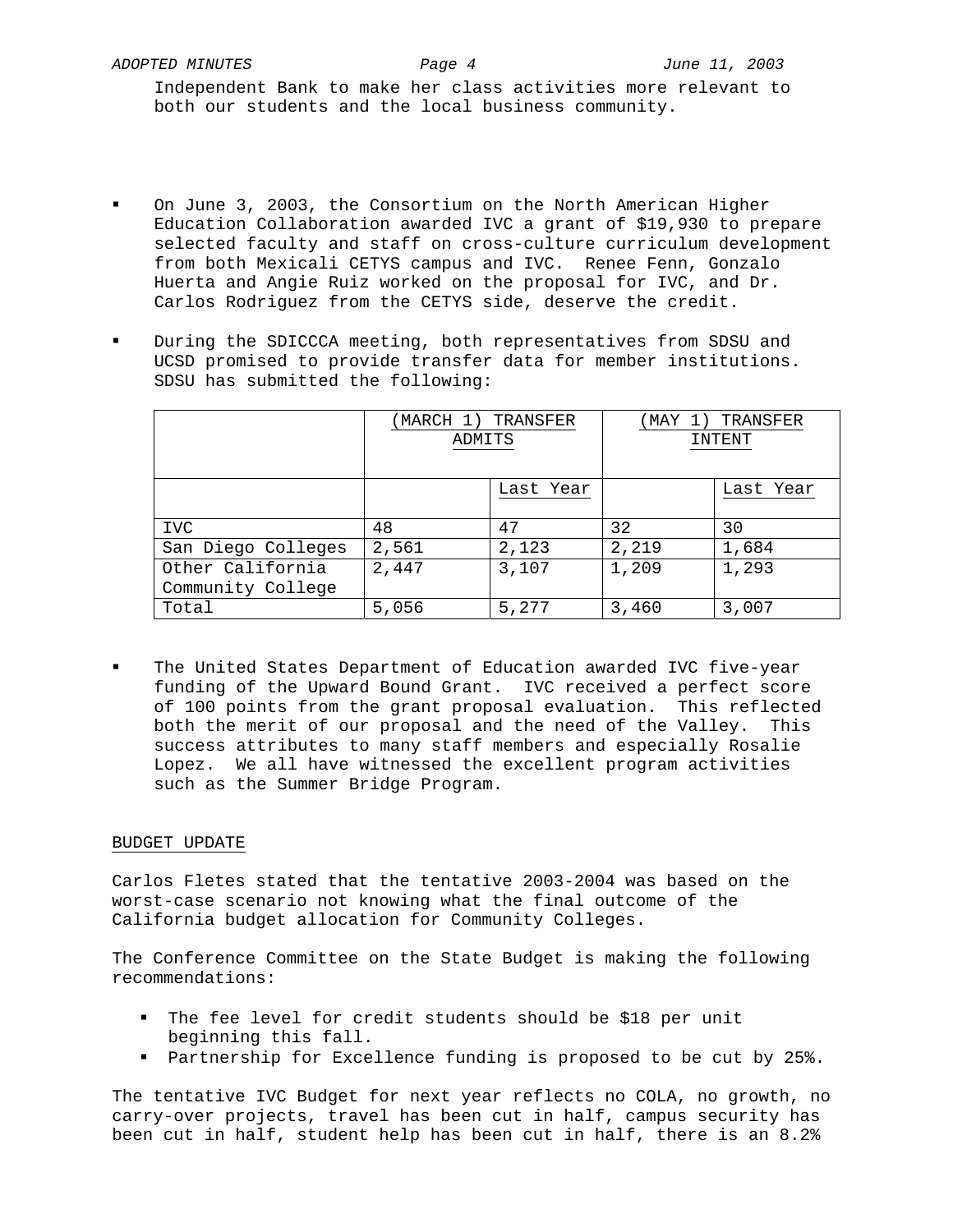increase in PERS, and the budget reflects no increase in medical insurance rates.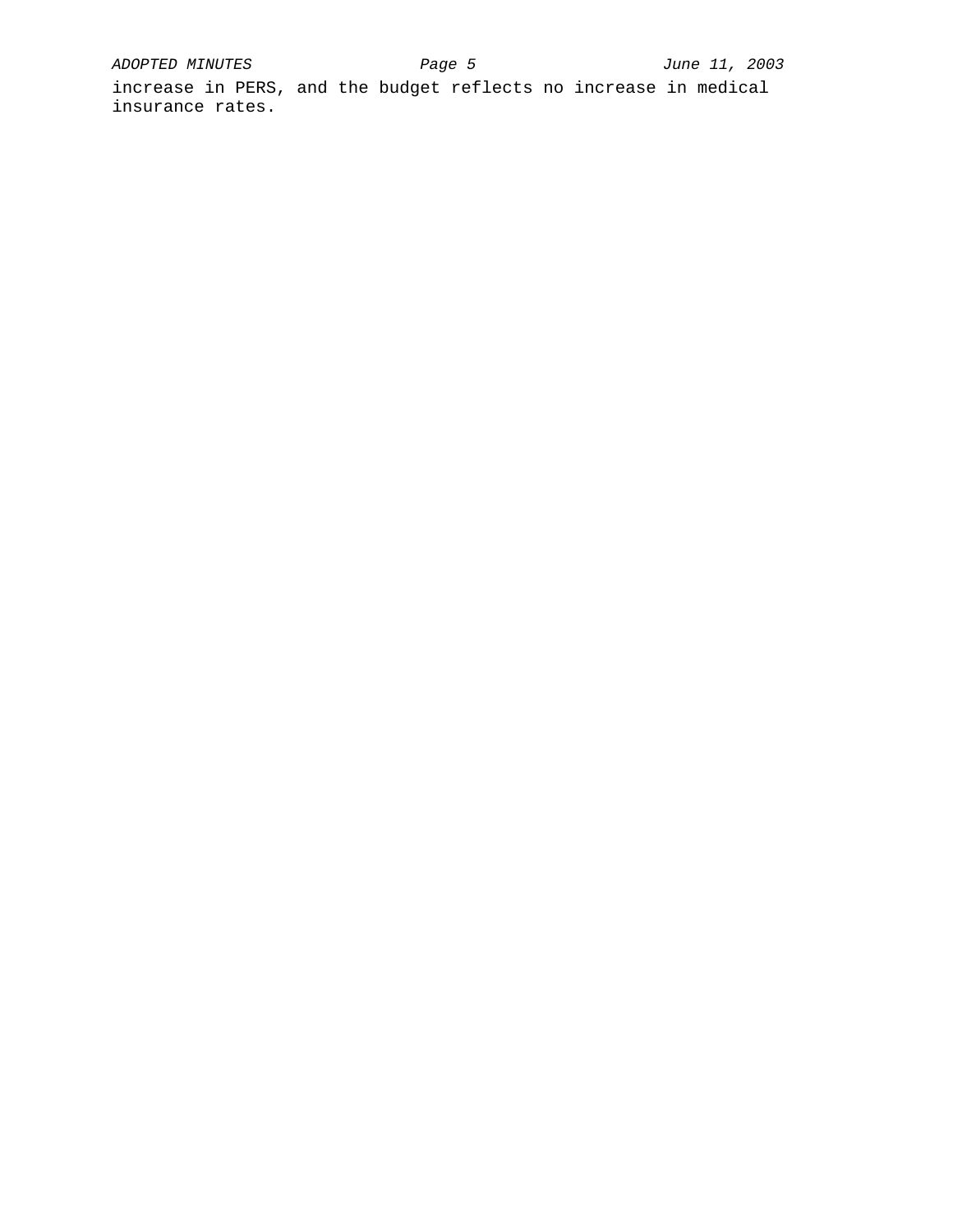M/S/C Keithly/Wong to approve of Minutes for May 14 and 29, 2003

M/S/C Keithly/Wong Resolution No. 12706: **GOVERNING BOARD MEMBER ELECTION AND SPECIFICATIONS OF THE ELECTION ORDER** 

BE IT RESOLVED that pursuant to Education Code Section 5000, the Imperial County Superintendent of Schools is hereby ordered to call the Governing Board Member Election and in accordance with the designations contained in the following specifications of the Election Order made under the authority of Education Code 5304 and 5322.

## SPECIFICATIONS OF THE ELECTION ORDER

The election shall be held on Tuesday, November 4, 2003. The nomination period is July 14 to August 8, 2003, and the period will be extended to August 13, 2003, at 5:00 P.M.

The purpose of the election is to elect four members of the Governing Board of the Imperial Community College District.

Members whose terms expire are as follows:

| Division 1 | Louis Wong         |
|------------|--------------------|
| Division 3 | Marian A. Long     |
| Division 4 | Rudy Cardenas, Jr. |
| Division 5 | Romualdo J. Medina |

M/S/C Keithly/Wong Resolution No. 12707: **COST OF CANDIDATES STATEMENTS** 

WHEREAS the Election Code 23510.5 concerning election procedures mandates that a resolution must set-forth whether the District or the candidate will pay for the cost of publishing the Candidate's Statement of Qualifications; and

BE IT RESOLVED that this Board notifies the Imperial County Election Officer of its unwillingness to pay such cost of candidate statement or other materials.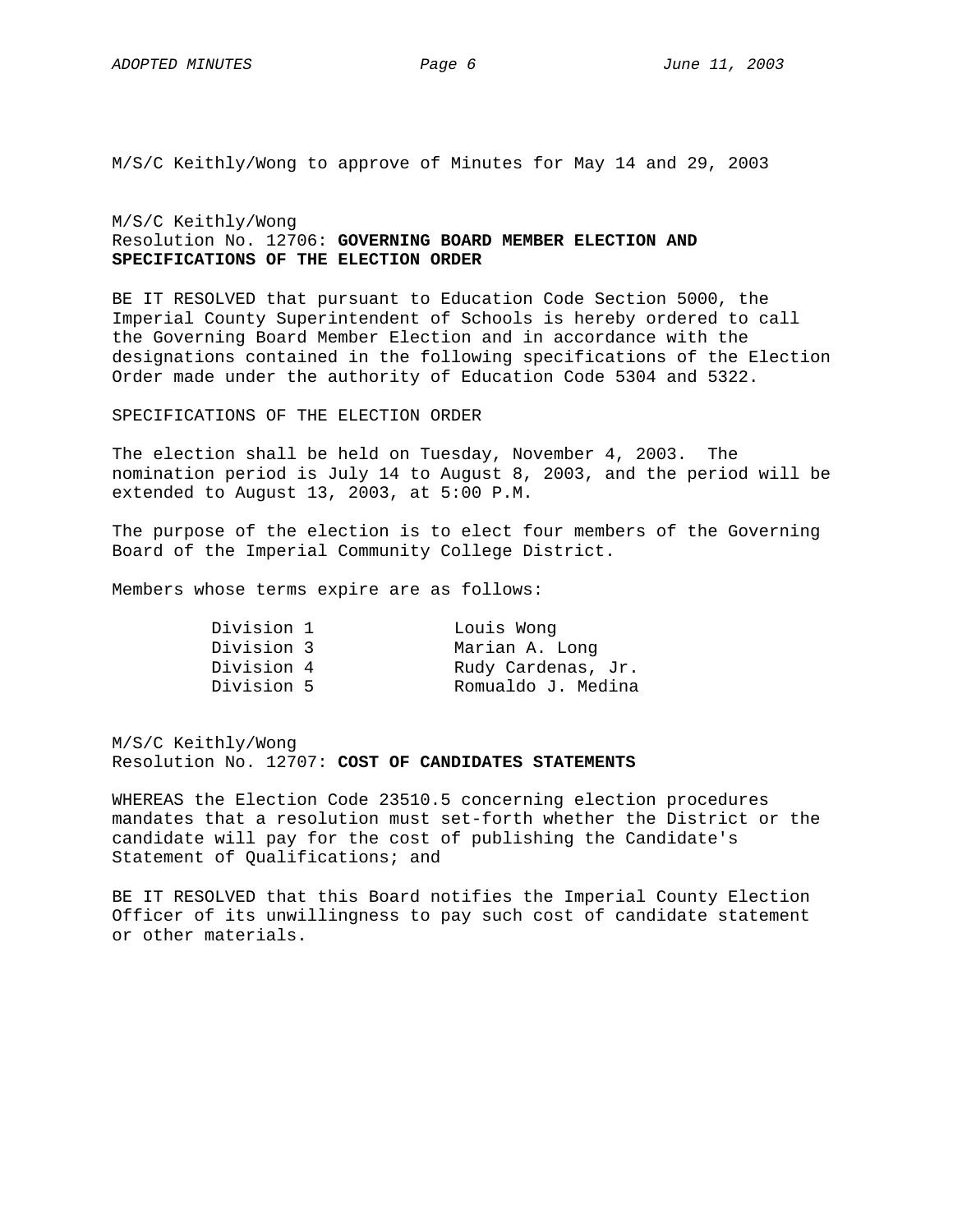M/S/C Keithly/Wong Resolution No. 12708: **GOVERNING BOARD ELECTION TIE** 

WHEREAS Education Code Section 5016, relates to tie votes in school district governing board elections;

BE IT RESOLVED that the winner of a tie vote be determined by lot forthwith; and

BE IT FURTHER RESOLVED that outgoing members will continue to discharge their duties until their successors are qualified.

M/S/C Keithly/Wong Resolution No. 12709: **PURCHASE ORDERS**

BE IT RESOLVED that the issuance of current year Purchase Order Nos. 303745 through 304055, 4503036 through 4503048, and 4003081 through 4003087, inclusive are approved.

BE IT FURTHER RESOLVED that the issuance of Dummy Purchase Order Nos. 302108 through 302295, inclusive are approved.

M/S/C Keithly/Wong Resolution No. 12710: **PAYROLL WARRANT ORDERS**

BE IT RESOLVED that Payroll Warrant Order No. 21 in the amount of \$423,476.84 and Warrant Order No. 22 in the amount of \$1,572,378.85 be ratified.

M/S/C Keithly/Wong Resolution No. 12711: **COMMERCIAL WARRANT ORDERS**

BE IT RESOLVED that Commercial Warrant Orders on the General Fund be ratified as follows:

> 41 in the amount of \$423,476.84 42 in the amount of \$132,768.92 43 in the amount of \$1,307,913.99 44 in the amount of \$236,312.96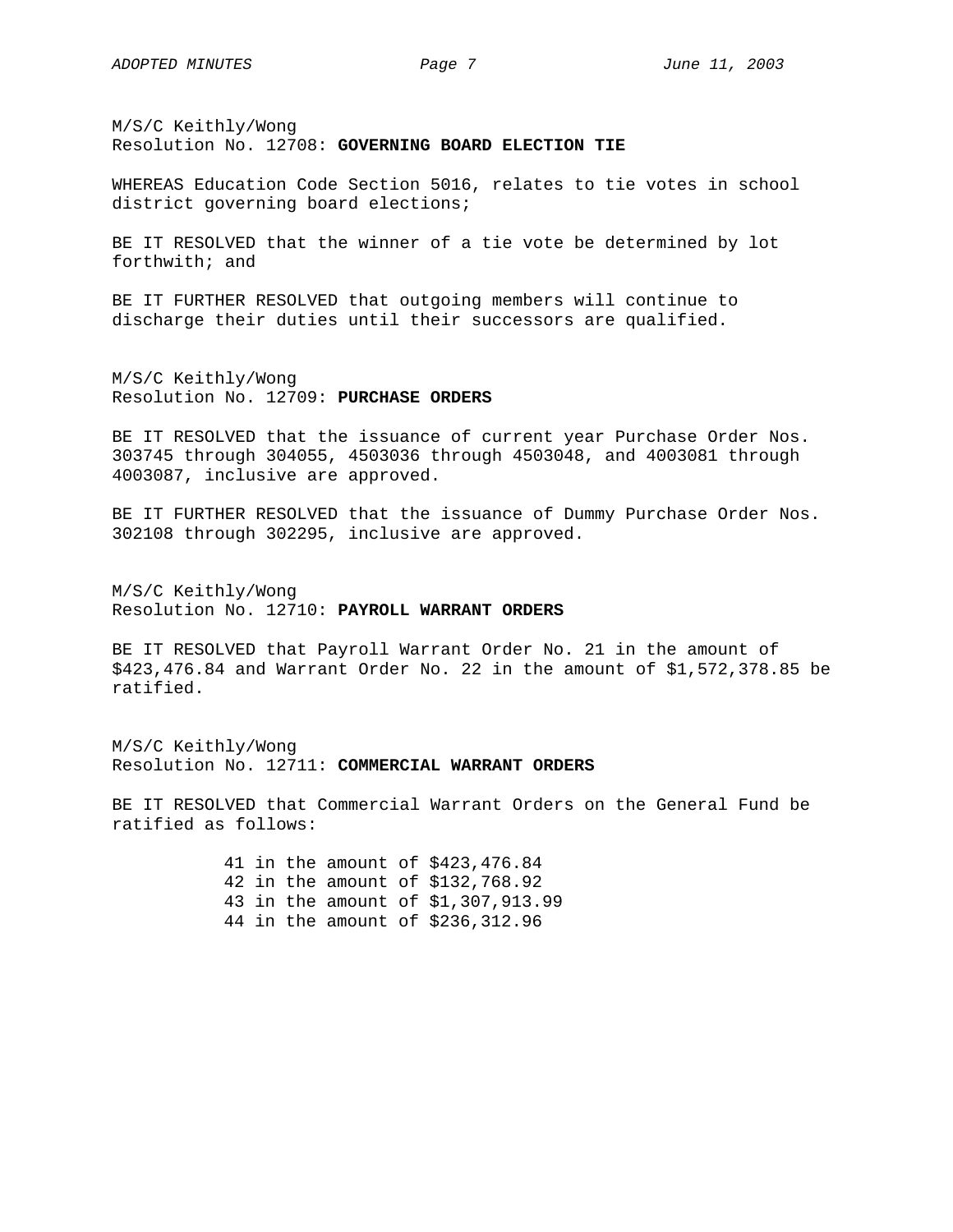M/S/C Keithly/Wong Resolution No. 12712: **PUBLIC HEARING ON THE ESTABLISHMENT OF THE GANN APPROPRIATION LIMIT** 

WHEREAS on November 1979, the people of California passed Proposition 4, a Constitutional Amendment establishing appropriation limits for State and local government units; and

WHEREAS, the State of California has enacted AB 1352 (1980 Session) to implement these provisions; and

WHEREAS, the District's 2003-2004 budget appears to be in conformance with the requirements of Proposition 4 and AB 1352;

NOW, THEREFORE, BE IT RESOLVED that the Board of Trustees finds that the 2003-2004 tentative budget, to be adopted, is within the limits established by Proposition 4.

M/S/C Keithly/Wong Resolution No. 12713: **TENTATIVE BUDGET** 

BE IT RESOLVED that the Tentative General Fund budget be approved for the 2003-2004 school year and filed with the Imperial County Superintendent of Schools.

BE IT FURTHER RESOLVED that the date of the public hearing on the 2003-2004 budget, prior to its adoption, be and is hereby set for Wednesday, September 10, 2003, at 6:00 P.M., in the Administration Building Board Room.

# M/S/C Keithly/Wong Resolution No. 12714: **IMPERIAL COUNTY SCHOOL DISTRICTS LIABILITY/ PROPERTY SELF-INSURANCE AUTHORITY**

WHEREAS Imperial Community College District desires a comprehensive liability and property insurance program at the lowest possible cost; and

WHEREAS Imperial Community College District desires to combine its insurance program with a joint powers authority of similarly situated educational institutions; and

WHEREAS Title 1, Division 7, Chapter 5, Article 1 (Section 6500 et seq.) of the Government Code of the State of California authorizes joint exercise by two or more public agencies of any power common to them.

NOW THEREFORE BE IT RESOLVED THAT the Board of Trustees hereby declares its membership in the Imperial County School Districts Liability/Property Self-Insurance Authority, and instructs the Superintendent/President and/or the Vice President for Business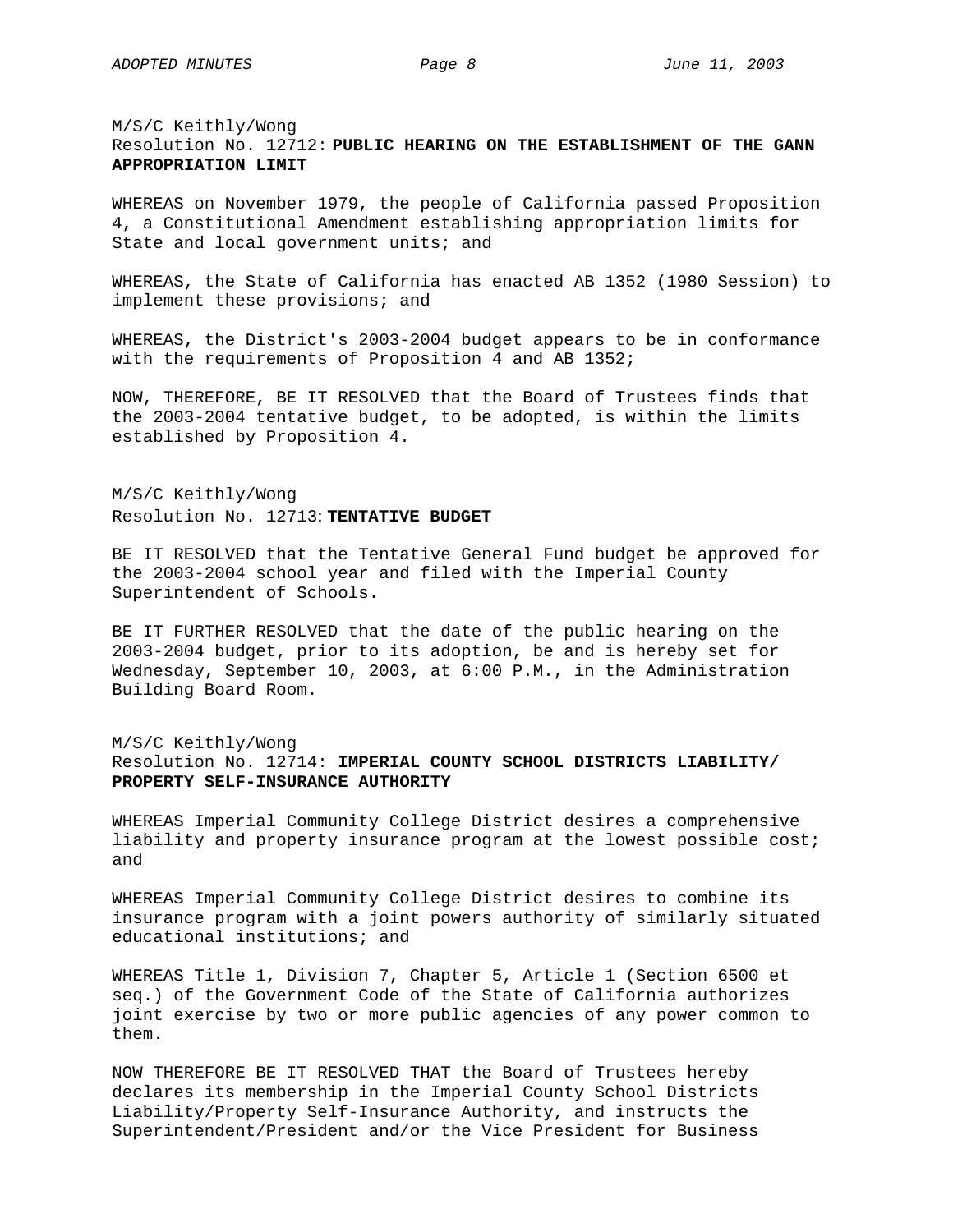Services, its duly authorized agents to execute, on behalf of the district, the joint powers agreement.

BE IT FURTHER RESOLVED that the Board designates the Vice President for Business Services as its representative on the governing board of the Imperial County School Districts Liability/Property Self-Insurance Authority, and the Superintendent/President as its alternate.

M/S/C Keithly/Wong Resolution No. 12715: **CONTRACT FOR CAMPUS SECURITY** 

WHEREAS, Imperial Valley College is committed to providing a safe campus environment for students and staff; and

NOW, THEREFORE, BE IT RESOLVED that the Board of Trustees approves a contract with Desert Security for security services for the period June 16, 2003 through June 30, 2004.

BE IT FURTHER RESOLVED that the Superintendent/President and/or the Vice President for Business Services be authorized to sign the contract and all other necessary documents on behalf of the District.

**Fiscal Impact Statement:** Total annual estimated cost of \$44,000 to be paid out of the General Fund (unrestricted).

## M/S/C Keithly/Wong Resolution No. 12716: **CONTRACT FOR PUBLIC RELATIONS AND MARKETING SERVICES**

WHEREAS the Accreditation Commission Standard Three, Section C.2, mandates that: "*The Institution uses information from its evaluation and planning activities to communicate matters of quality assurance to the public*," and to insure that IVC complies with this standard;

WHEREAS the 2003-2006 Master Plan Goal 2, adopted in Resolution No. 12426 dated May 8, 2002, states: *To develop and implement a marketing and public relations plan.*

BE IT NOW RESOLVED that the Board approves renewing an agreement with Reliance Communications for the purpose of providing public relations and marketing services for Imperial Valley College as outlined in a work plan for the 2003-2004 fiscal year.

BE IT FURTHER RESOLVED that the Superintendent/President is authorized to negotiate the terms of this contract.

**Fiscal Impact Statement:** Total monthly cost of \$3,000.00, total annual cost of \$36,000.00 to be paid out of the General Fund unrestricted. This expense is part of the 2003-2004 Tentative Budget.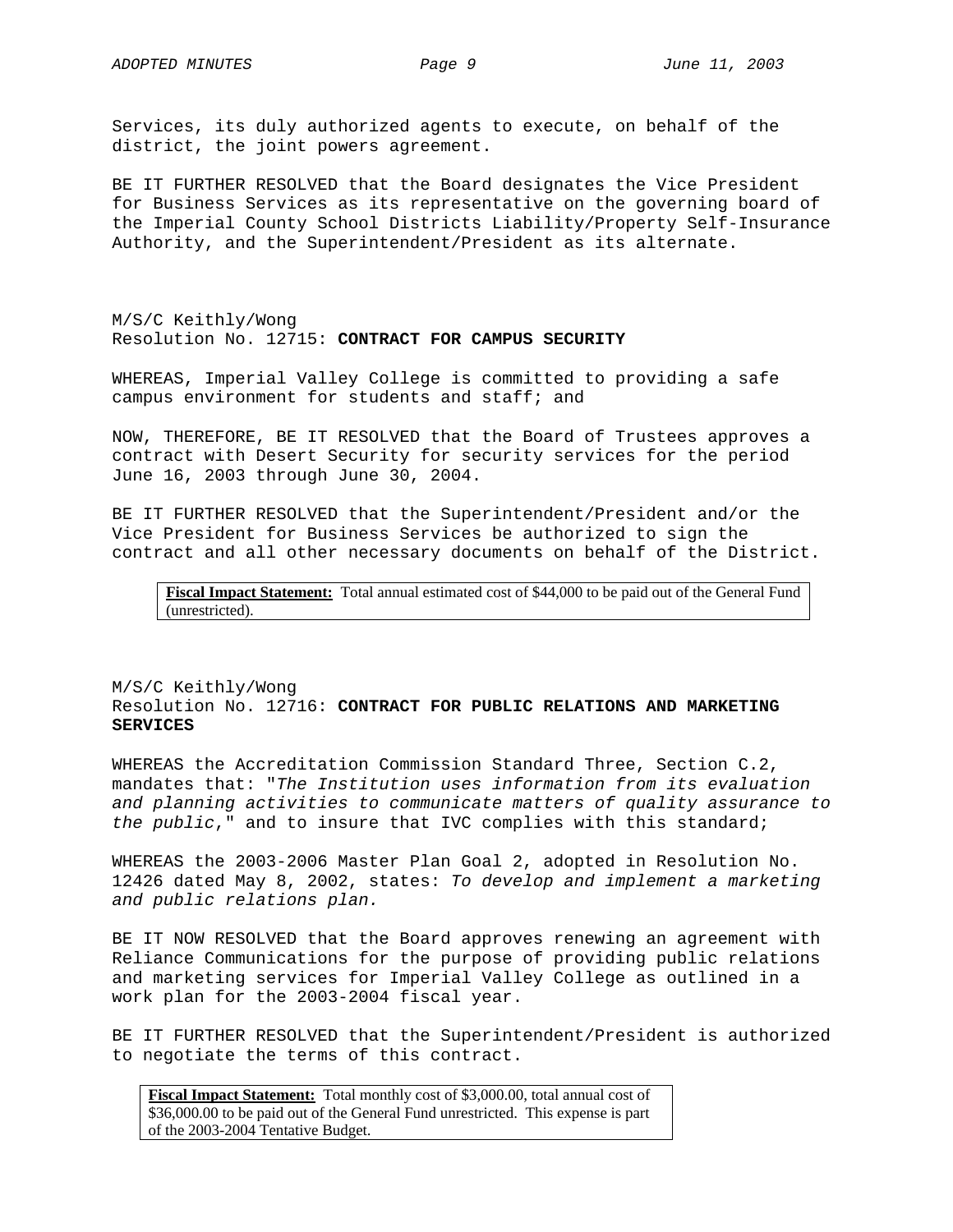M/S/C Keithly/Wong Resolution No. 12717: **COLORADO RIVER EDUCATIONAL COMPACT RENEWAL**

BE IT RESOLVED that the Board approves the renewal of an agreement between the California Community Colleges Board of Governors and the Directors for Community Colleges of Arizona effective July 1, 2003, through June 30, 2006.

BE IT FURTHER RESOLVED that the purpose of this agreement is to establish a tuition reciprocity program to enable selected undergraduate students from California to enroll at designated community colleges in the State of Arizona with authorization to pay Arizona resident tuition rates, and to enable up to an equal number of selected students from the State of Arizona to enroll at community colleges in California with authorization to pay California resident tuition rates.

M/S/C Keithly/Wong Resolution No. 12718: **NEW COURSES/COURSE DELETIONS/ CERTIFICATE DELETION**

BE IT RESOLVED that the Board approves the recommendation of the Curriculum and Instruction Committee dated May 1, 2003 and the Academic Senate on May 21, 2003 as follows:

# COURSE ADDITIONS:

Art 10AB: Introduction to Photography Math 114: Children's Mathematical Thinking

Nursing 100: Nursing Process I Nursing 101: Nursing Skills Laboratory I Nursing 102: Nursing Process Application I Nursing 103: Pharmacology and Medication Administration Nursing 120: Nursing Process II Nursing 121: Nursing Skills Laboratory II Nursing 122: Nursing Process Application II Nursing 200: Psychiatric Nursing Nursing 201: Psychiatric Nursing Applications Nursing 210: Nursing Process III Nursing 211: Nursing Skills Laboratory III Nursing 212: Nursing Process Application III Nursing 220: Nursing Process IV Nursing 221: Nursing Skills Laboratory IV Nursing 222: Nursing Process Application IV

## COURSE DELETIONS:

HT 18: Hemodiaylsis Technician I HT 19: Hemodialysis Technician II

PHOTO 5AB: Photography

CERTIFICATE DELETION: Hemodialysis Technician Certificate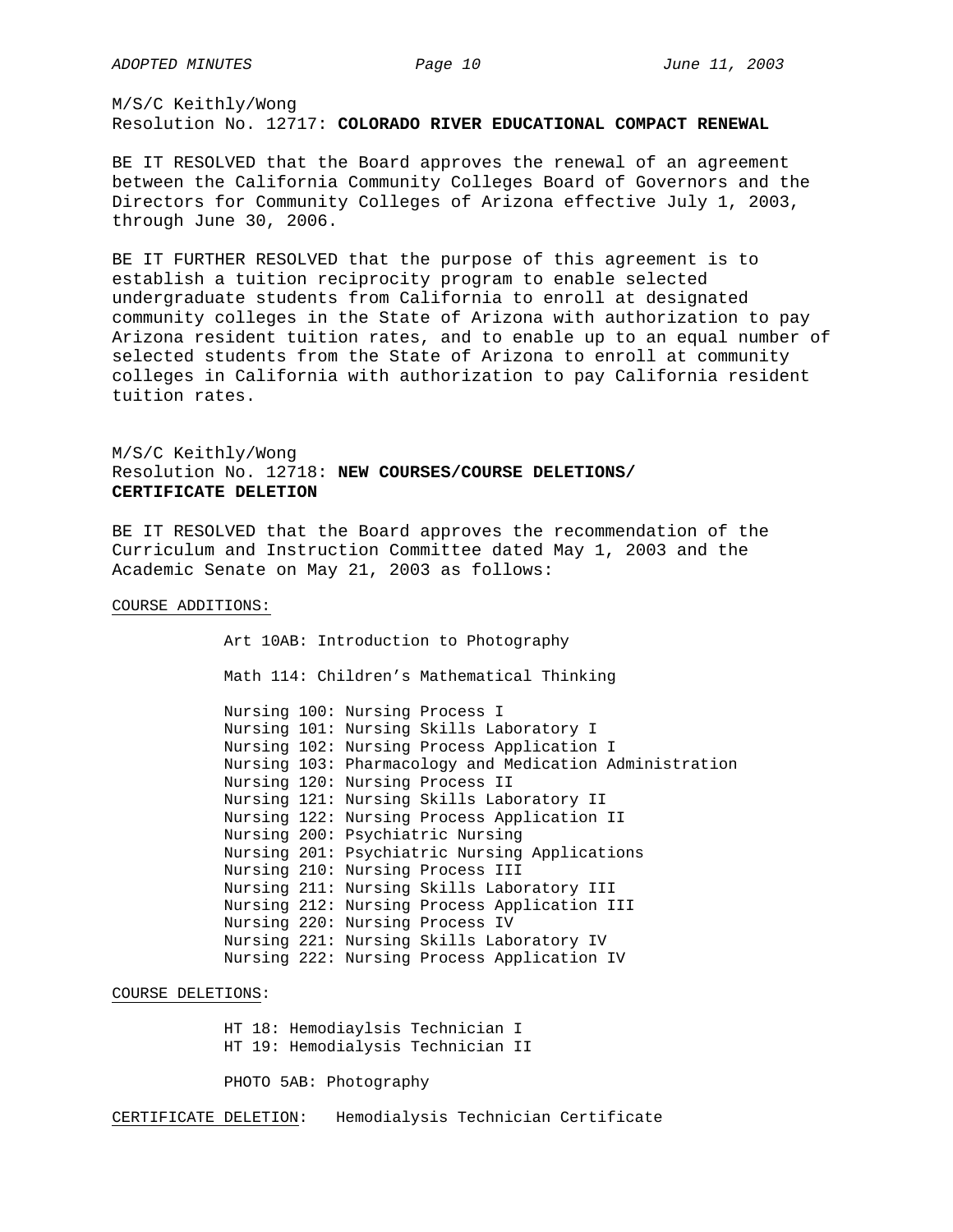M/S/C Keithly/Wong Resolution No. 12719: **DIVISION CHAIRS**

BE IT RESOLVED that the following individuals have been elected to act as Division Chairs in their respective divisions for the 2003-2004 academic year:

| DIVISION                        | CHAIRPERSON      |
|---------------------------------|------------------|
| Behavioral & Social Science     | Bruce Marcuson   |
| Business                        | Valerie Rodgers  |
| English                         | Dr. Fred Fischer |
| Exercise Science/Wellness/Sport | Jill Tucker      |
| Humanities                      | Richard Hann     |
| Science/Math/Engineering        | Jim Pendley      |

NO ACTION TAKEN Resolution No. 12720: **SENIORITY LIST – MEMORANDUM OF UNDERSTANDING** 

WHEREAS, all full-time faculty members at Imperial Valley College are members of the bargaining unit; and

WHEREAS, all full-time faculty are designated as either regular contract employees or categorically-funded employees; and

WHEREAS, all full-time faculty have the same duties and responsibilities within their respective areas; and

WHEREAS, only regular contract faculty are entitled to tenure and seniority rights which protects them from arbitrary lay-offs; and

WHEREAS, the District and the Association agree that all rights and privileges of the faculty should be equally applied wherever possible;

IT IS THEREFORE AGREED AS FOLLOWS:

- 1. A separate seniority list shall be established for categorically funded faculty members.
- 2. Regular contract faculty shall not be able to exercise their seniority rights within categorically funded service areas; conversely, categorically funded faculty shall not be able to exercise their seniority rights within regular contract service areas. This provision does not preclude transfers between these areas, which may occur when a position becomes available.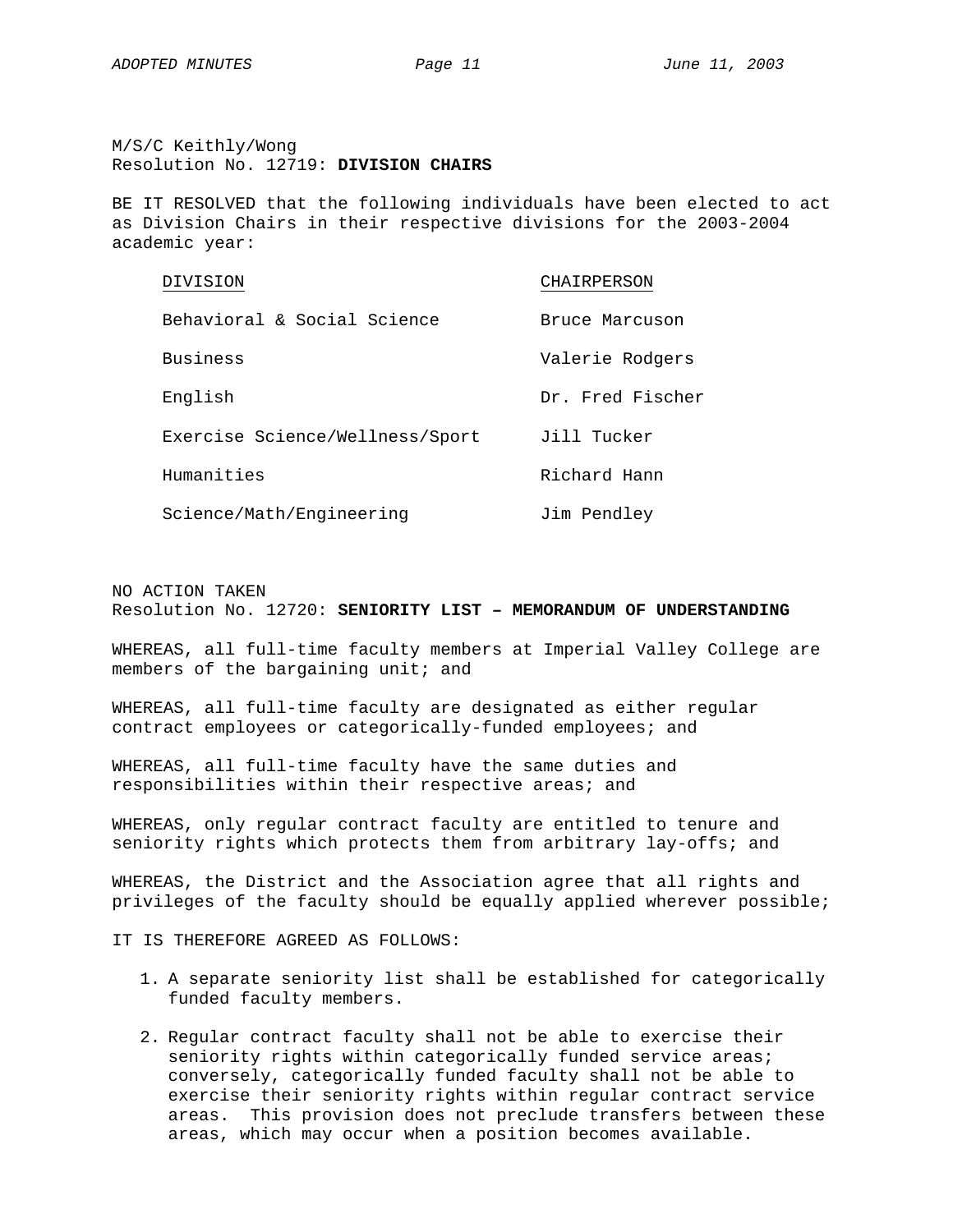3. It is understood by the parties that continued employment for categorically funded faculty remains entirely dependent upon the District receiving funding from their respective governmental agencies.

BE IT NOW RESOLVED that the Board approves entering into this Memorandum of Understanding (MOU) between the Imperial Community College District (District) and the Imperial Valley College Chapter of CCA/CTA/NEA (Association).

M/S/C Keithly/Wong to go in to **CLOSED SESSION** 

- 1. NEGOTIATIONS UNDER THE EDUCATIONAL EMPLOYMENT RELATIONS ACT Conference with District Negotiators RE: Direction for Negotiations
- 2. CONFERENCE WITH REAL PROPERTY NEGOTIATORS PROPERTY: 1681 West Main, El Centro Negotiating Parties: Imperial Community College District and Essex Realty Under negotiation: price, terms of payment, tenant improvements
- 3. CONFERENCE WITH REAL PROPERTY NEGOTIATORS PROPERTY: 646 Main Street, El Centro Negotiating Parties: Imperial Community College District and Brooks Anderholt for the Pacific Media Corporation Under negotiation: price, terms of payment, tenant improvements
- 4. CONFERENCE WITH REAL PROPERTY NEGOTIATORS PROPERTY: Fourth Street and Aurora Drive, El Centro Negotiating Parties: Imperial Community College District and Castillo Construction for Preciado Family Trust Under negotiation: price, terms of payment, tenant improvements

M/S/C Keithly/Wong to go back to **OPEN SESSION**

Acting Board President Rudy Cardenas stated that the Board

M/S/C Keithly/Wong Resolution No. 12721: **REPLACEMENT OF ADMINISTRATIVE POSITION** 

BE IT RESOLVED that the Board approves the recommendation of the Vice President for Student Services to replace and reclassify the vacant position of Dean of Admissions to Director of Admissions and Records with appropriate placement on the Administrative Salary Schedule as a "Director" – 12 month position.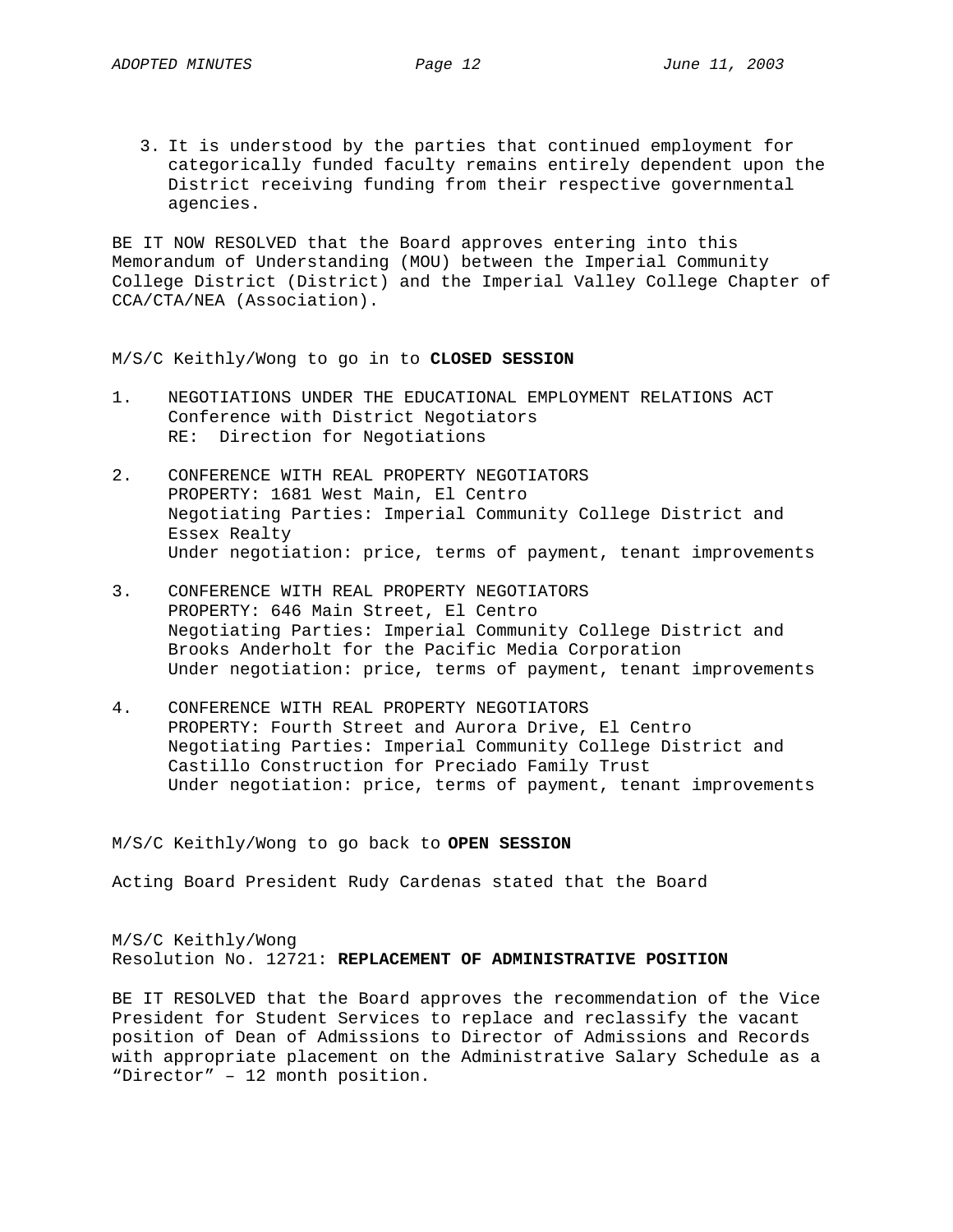M/S/C Keithly/Wong Resolution No. 12722: **ACADEMIC SUMMER SESSION EMPLOYMENT** 

BE IT RESOLVED that the following instructors be employed for the 2003 summer session at a salary computed in accordance with Resolution No. 1907. Employment is contingent upon sufficient enrollment.

| NAME             | ASSIGNMENT                                               |
|------------------|----------------------------------------------------------|
| Cypher, Jackilyn | Emergency Medical<br>Technician/Nursing/Health Assistant |
| Peralta, Rosa    | Nursing                                                  |
| Pollock, Diedre  | Nursing                                                  |

M/S/C Keithly/Wong Resolution No. 12723: **PER-SESSION INSTRUCTOR EMPLOYMENT**

BE IT RESOLVED that the following person be employed during the 2003 Summer Session, at the hourly rate provided for in Resolution No. 12564. Employment is contingent upon verification of records, credentials, and sufficient enrollment, or whether the class is essential to a full-time instructor's load:

| NAME             | POSSIBLE ASSIGNMENT                           |
|------------------|-----------------------------------------------|
| Cook, Steve      | Computer Information Systems                  |
| Holt, Steve      | Emergency Medical Technician                  |
| Sullivan, Terrie | Individual Studies-Nursing<br>Learning Center |

M/S/C Keithly/Wong Resolution No. 12724: **TEMPORARY ACADEMIC PERSONNEL**

BE IT RESOLVED that the following personnel be employed temporarily, on a part-time hourly basis, for the 2003 Summer Session, in accordance with the hourly rate provided in Resolution No. 12564. Employment is contingent upon verification of records, credentials, continued funding of the grant indicated, and approval of the program officer:

| NAME         |  |           | PROJECT POSITION | FUNDING |
|--------------|--|-----------|------------------|---------|
| Harmon, Mary |  | Counselor |                  | State   |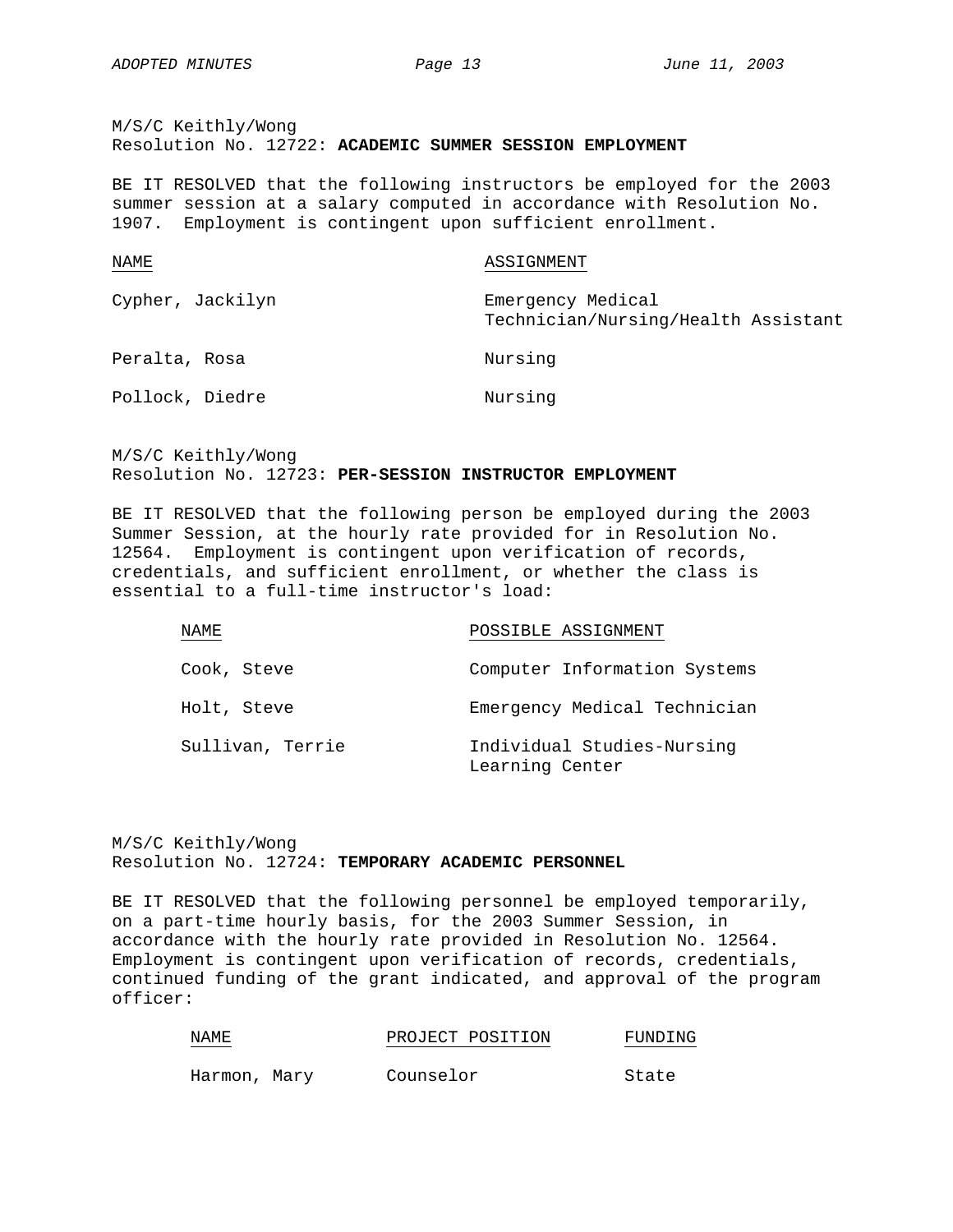M/S/C Wong/Keithly Resolution No. 12725: **COACHING ASSIGNMENTS FOR 2003-2004** 

BE IT RESOLVED that the Board approves the following list of individuals to be appointed as Athletic Coaches for the 2003-2004 Academic Year as follows:

| NAME                                    | POSITION                                          | SPORT              |
|-----------------------------------------|---------------------------------------------------|--------------------|
| Jim Mecate                              | Athletic Director                                 |                    |
| Rafael Contreras<br>Juan Dublin         | Head Coach<br>Assistant Coach                     | Men's Soccer       |
| Angelica Ramos<br>Anabel Acevedo        | Head Coach<br>Assistant Coach                     | Women's Soccer     |
| Jill Tucker<br>TBA                      | Head Coach<br>Assistant Coach                     | Women's Volleyball |
| Nick Gehler<br>TBA                      | Head Coach<br>Assistant Coach                     | Men's Basketball   |
| Jill Tucker<br>Jeff Deyo<br>Joe Garcia* | Head Coach<br>Assistant Coach<br>Assistant Coach* | Women's Basketball |
| David Drury<br>Jim Mecate               | Head Coach<br>Assistant Coach                     | Men's Baseball     |
| Jill Lerno<br>Lisa Winkler              | Head Coach<br>Assistant Coach                     | Women's Softball   |
| Mike Palacio<br>Gerardo Cazares         | Head Coach<br>Assistant Coach                     | Men's Tennis       |
| Ana Garcia<br>TBA                       | Head Coach<br>Assistant Coach                     | Women's Tennis     |
| Jill Lerno                              | Cheer Advisor                                     |                    |

\* Funding: \$1,000.00 IVC Foundation

M/S/C Keithly/Wong Resolution No. 12726: **CLASSIFIED RETIREMENT**

BE IT RESOLVED that the Board accepts, with sincere regret, the retirement of Nona Hughes, Staff Secretary II in the Science, Mathematics and Engineering Division, effective June 6, 2003.

BE IT FURTHER RESOLVED that sincere appreciation be expressed for her 25 1/2 years of service to Imperial Valley College.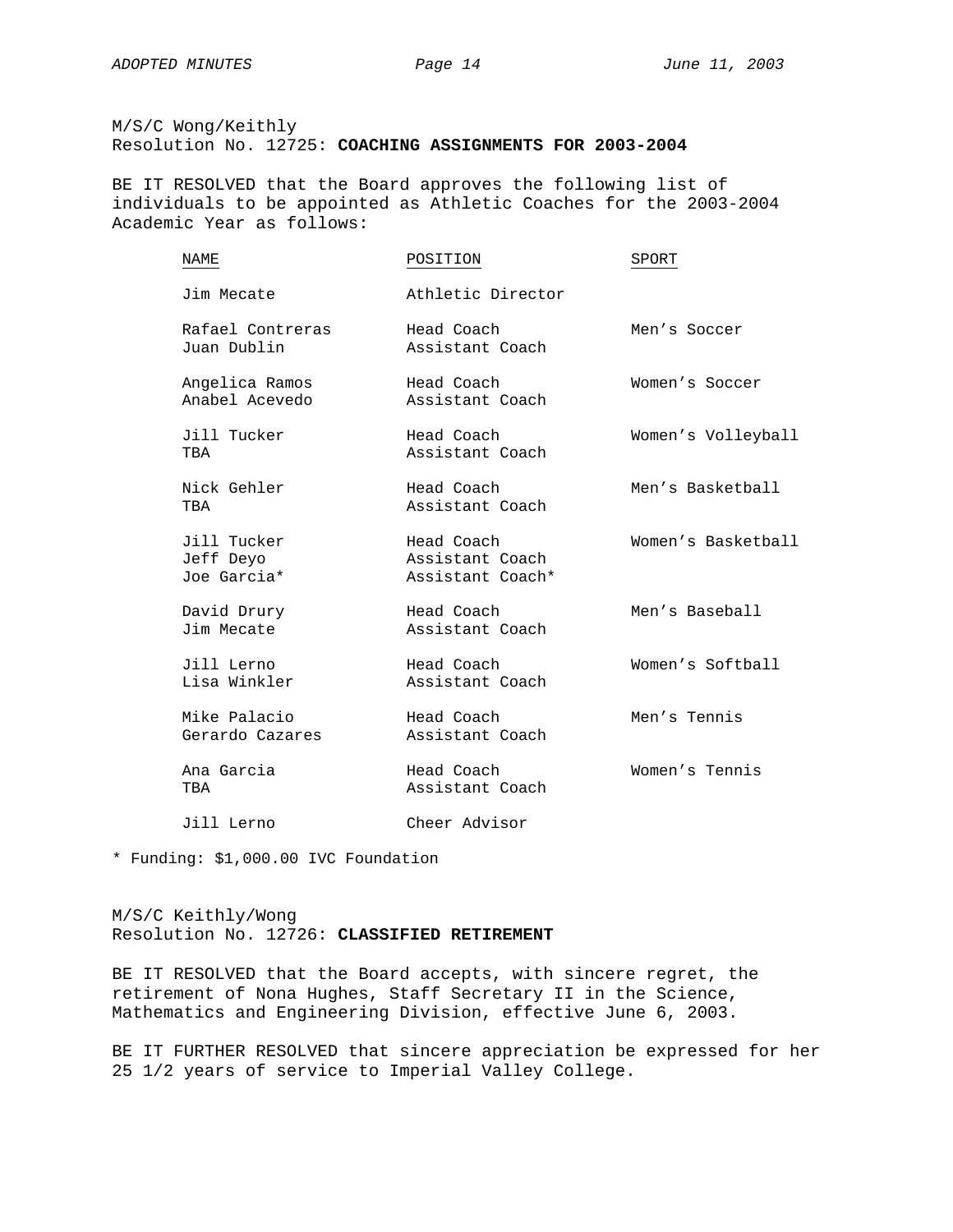M/S/C Keithly/Wong Resolution No. 12727: **CLASSIFIED RETIREMENT**

BE IT RESOLVED that the Board accepts, with sincere regret, the retirement of Gracie Romero, Assistant Food Service Manager, effective June 25, 2003.

BE IT FURTHER RESOLVED that sincere appreciation be expressed for her 30 years of service to Imperial Valley College.

M/S/C Keithly/Wong Resolution No. 12728: **CLASSIFIED RESIGNATION**

BE IT RESOLVED that the resignation of the following classified employees be accepted at the date indicated:

| NAME             | POSITION          | DEPARTMENT        | FUNDING | RANGE    | EFFECTIVE |
|------------------|-------------------|-------------------|---------|----------|-----------|
| Diana<br>Moreno- | Small<br>Business | Small<br>Business | State   | $40 - B$ | 6/13/03   |
| Inman            | Advisor           | Center            |         |          |           |

M/S/C Keithly/Wong Resolution No. 12729: **CLASSIFIED MANAGEMENT RESIGNATION**

BE IT RESOLVED that the resignations of the following classified manager be accepted at the date indicated:

| <u>NAME</u>       | POSITION                          | DEPARTMENT           | FUNDING  | RANGE     | EFFECTIVE |
|-------------------|-----------------------------------|----------------------|----------|-----------|-----------|
| Janell<br>Hodgkin | Director of<br>Fiscal<br>Services | Business<br>Services | District | $10 - E1$ | 5/23/03   |

M/S/C Keithly/Wong Resolution No. 12730: **CLASSIFIED SERVICE EMPLOYMENT**

BE IT RESOLVED that the following individuals be employed in the classified service as indicated:

| NAME             | POSITION                                                        | DEPARTMENT                | FUNDING | RANGE    | <b>EFFECTIVE</b> |
|------------------|-----------------------------------------------------------------|---------------------------|---------|----------|------------------|
| Joe<br>Espinoza  | Automotive<br>Technology<br>Student<br>Employment<br>Specialist | Industrial<br>Tech/WIB    | State   | $35 - A$ | 6/2/03           |
| Analisa<br>Veliz | Office<br>Assistant II                                          | Nursing WIB<br>Vocational | State   | $21 - A$ | 6/2/03           |